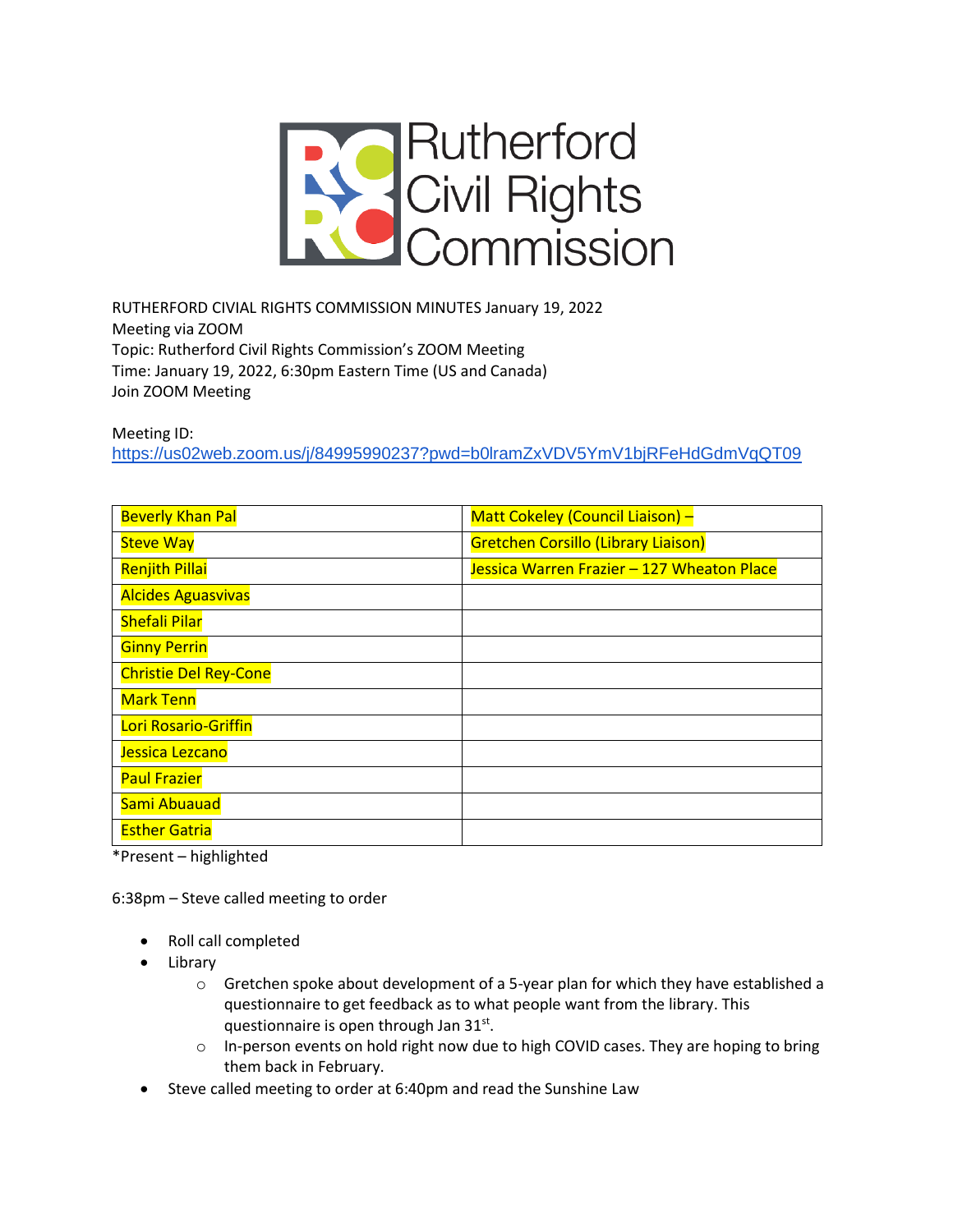- Esther motioned to approve the minutes from November 2021 and Alcides seconded
- Meeting open to the public
	- o Jessica Warren Frazier indicated that she is just here to observe
- Steve reviewed some positive points
	- o Bylaws were accepted by Mayor and Council
	- o Multicultural Festival was a great success
	- o Expects 2022 to be even better
	- $\circ$  This is Steve's 8<sup>th</sup> and last year
- Calendar and Duties Spreadsheet reviewed by Beverly
	- $\circ$  Each of the below mentioned tabs have tasks that members would sign up for
	- o The chairperson of each event will change the tasks as necessary
		- MKL Day Jan 2022
		- Poetic Celebration of Black History Poetry Feb 2022
		- Women's History
		- Pride Festival
		- Juneteenth
		- Movie Night
		- Rutherford Day
		- **Festival**
	- o Ginny requested that we look at our mission rather than specific events
		- Mark Events would be much smoother if we could have committees or teams of people who would sign up and take charge of specific events.
		- Ginny The committees created last year were much broader than the ones implied in the Duties Spreadsheet
		- Mark There is no explanation for why those committees did not move forward the way planned so he is thinking of streamlining it into 3 major committees (communication, liaison with businesses/schools, finance/fundraising).
		- Ginny –Recommends that we have a committee that should look at the big picture rather than have committees that are event driven.
		- Jessica The events have given us a presence in the community and makes the RCRC more approachable
		- Christie Agrees that we are talking about two separate things: our events need to be better equipped and tasked and also, we need to still get our mission and goal out there so the community understands what we are doing
			- What do we want the community to think we are here for?
			- We want them to know we are here for more than just cool events.
			- What should we be doing as a group?
			- We should be trained, and field equipped to hash out the issues that we are supposed to handle – an example of what we should do internally.
			- More information is necessary with regards to human connection because we are not just about civil rights
			- Because these events are time consuming, are we going to lose some of what we are meant to be here to do if we focus only on events.
		- Ginny We are a commission and part of the government and should look at how we can advise the Mayor and Council. If we focus on the mission, the events will fall in place.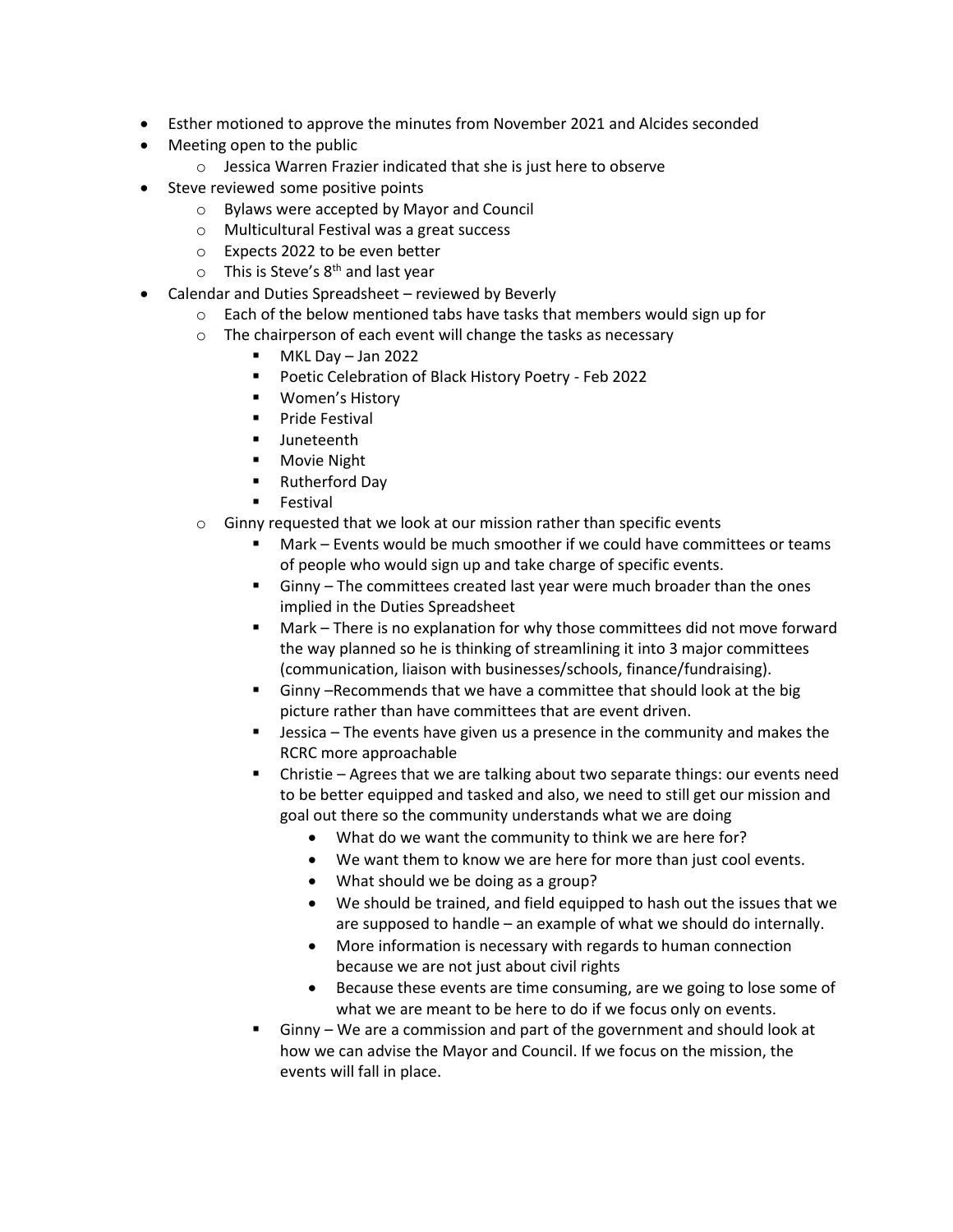- Beverly  $-$  the calendar that was presented was not an indication of what we must do this year but rather a place to start putting ideas down.
- Councilman Cokeley he remembers that the topics we are discussing right now were similar to what were discussed a couple of years ago.
	- The RCRC was rebranded successfully and what we need to do now is to focus on tangible tasks.
	- Perhaps consider putting a white paper on critical race theory
	- If he could bring issues/questions to the committee, it would be helpful to get input from us.
- Alcides We have the framework and template of last years events so that should be easy enough to take care
	- The real question is what we are now going to do with regards to what the purpose of RCRC was
		- o The past founder would write suggestions to the state that would change laws regarding civil rights
- $G$ inny the committees that we came up with were from a past/old vision
	- It is time to look at the mission and really think about who we want to effect change in Rutherford, county, state.
- Mark mentioned that even he had a loss as to what our role is and what we should be doing.
	- The committees that were mentioned are not event based but skills based.
- Sami suggests that we need to get to know each other and talk about our ideas as well
	- Christie recommended a retreat (2-3 hours together)
- Skill sets of the commissioners
	- $\circ$  Christie employment lawyer; deals with civil rights issue; mediator. She had a pod cast for 18 months and they spoke of various generational issues. Her skill set here has been helping with drafting the bylaws and any other
	- $\circ$  Shefali was asked to join the RCRC. Owns a dental practice and has the skill set of being able to communicate and interact with a variety of people from various backgrounds and execute tasks in an organized and timely manner.
	- $\circ$  Paul works in the music world. He is good with dealing with people and working with people in all different situations. He wants to be a part of helping with what Rutherford can be. It is very important to be able to talk together and sit. We are not here only for our skill sets; we are here to help people.
	- $\circ$  Ginny she is a leader and started a school. She has run the US Federation for Dragon Boating. Part of what she was is a mediator – bringing groups in conflict and helping them bring. She is organized and a listener. She tries to provide things in writing. Her passion is missions – and being a mission driven organization. She came here because she comes from work trying to be an anti-racism group. She wants to create a work where we can accept one another.
	- $\circ$  Alcides he has always been a person who has been big about helping people. His family has always been in politics, and he knew that he never wanted to be a part of it. However, he felt this was the perfect organization that will help him achieve helping people without being a politician. He owns a branding and marketing company (almost